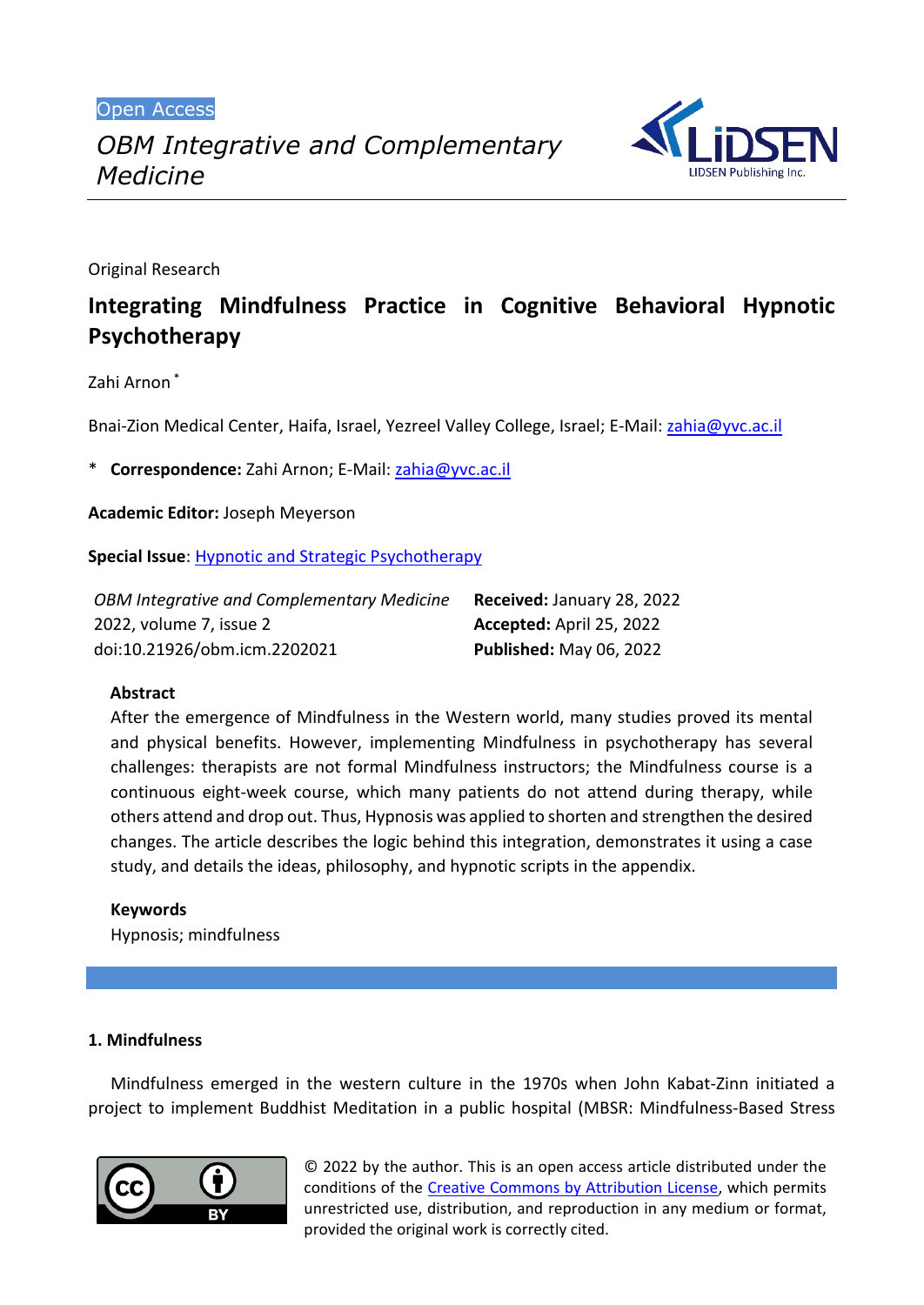Reduction) [1]. His exposure to meditation led him to build a stress reduction course based on Buddhist meditation. The course was so successful that the approach was appreciated throughout the Western world. Since then, many studies have been published annually on the physical, mental, psychological, and medical effectiveness of Mindfulness [2].

Although there are many possible definitions of Mindfulness [3], Mindfulness could be defined as a mental training method aimed at one's awareness to be at the present moment, solely and non-judgmentally.

Mindfulness is the basic human ability to be fully present and aware of where we are and what we're doing and not overly reactive or overwhelmed by the surrounding situation [4]. We all naturally possess Mindfulness. Whenever we are aware of what we're directly experiencing via our senses or are aware of the state of mind via our thoughts and emotions, we are mindful. Some studies have shown that when someone trains their brain to be mindful, they re-model the physical structure of their brain [\(https://www.restorativeconversations.ca/workshop/mindful-journey](https://www.restorativeconversations.ca/workshop/mindful-journey-spring-2019)[spring-2019\)](https://www.restorativeconversations.ca/workshop/mindful-journey-spring-2019).

Mindfulness practice is associated with numerous benefits, including improved working memory, increased metacognitive awareness, lower levels of anxiety, reduced emotional reactivity, enhanced visual attention processing, reduced stress, and better management of physical pain [3].

The classical Mindfulness course [\(https://www.mindfulleader.org\)](https://www.mindfulleader.org/) consists of eight meetings, and each includes a lecture and training. The trainees receive a prerecorded workout for practicing at home during the week until the next session. After the sixth or seventh meeting, an entire day is dedicated to a guided meditation (retreat).

#### **2. Hypnosis and Mindfulness**

Several studies have compared hypnosis with Mindfulness. For example, in a study, Lin et al. [5] stated, "We contend that hypnosis and Mindfulness inhabit a common, albeit broad, domain of suggestive approaches. However, we also argue that meaningful differences exist that are particularly salient and consequential in the forensic arena."

Yapko, in his comprehensive book [6], investigated the similarities and differences between hypnosis and Mindfulness. He explained that Mindfulness is prevalent because it works, and this is supported by many empirical studies. He argued that Mindfulness applied in psychotherapy and medical psychology is different regarding direction and technique compared to its spiritual origin in Buddhism. Western Mindfulness is neither spiritual nor spiritual oriented.

According to Yapko [6], Mindfulness is not a single approach but a collection of approaches and techniques aimed at increasing focus on the present moment instead of the past and the future. In Yapko's view, hypnosis deals with focus, like Mindfulness, but they are different. There are differences in philosophy, intention, and purpose. However, there are similar aspects like the intention to be good, the relationship with the therapist, and the changes that are recognized in the functioning of the brain.

Mindfulness contributes to a change in the understanding of treatment instead of focusing on pathology and seeking to correct it. Mindfulness focuses on accepting the world as it is and allows the natural healing power to work. Mindfulness is closely associated with cognitive therapy and a positive psychological approach, and thus, might be implemented in psychotherapy.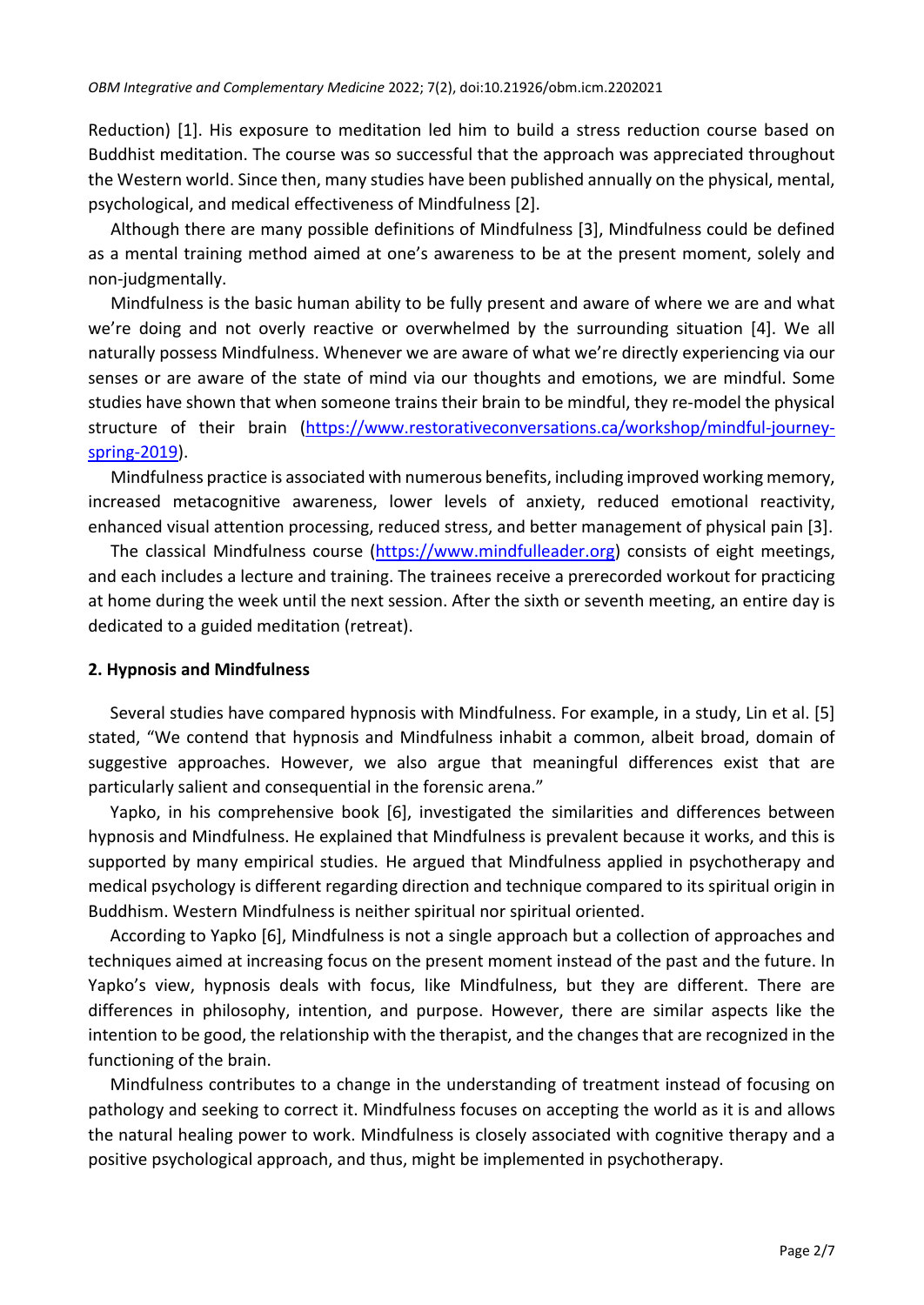#### **3. Mindfulness and Psychotherapy**

The concept of Mindfulness has been applied to various therapeutic interventions—for example, mindfulness-based cognitive behavior therapy, mindfulness-based stress reduction, and mindfulness meditation—to help people avoid destructive or automatic habits and responses by learning to observe their thoughts, emotions, and other experiences in the present moment without judging or reacting to them [7].

According to my personal experience, meditation in general and mindfulness, in particular, can make positive cognitive and emotional changes. Thus, I referred patients to courses of Mindfulness so that they would gradually change according to the classical course structure. I found that the course helped patients with low self-esteem, anxiety, self-criticism, OCD, and reactive depression. Most patients might benefit from ego strengthening and improving self-esteem.

Ego strengthening was defined by John Hartland as a set of "generalized positive suggestions, aimed to increase the patient's confidence and belief in him or herself, enhance general coping abilities, and minimize anxiety and worry" [8]. It is similar to the concept proposed by Bandura and others regarding self-efficacy (which does not include hypnosis), which states "the expectation and confidence of being able to cope successfully with various situations" [8].

Those patients who completed the course and continued psychotherapy showed significant changes in cognitive and emotional processes. The treatment was significantly shortened, and they reached stabilization of the desired changes more quickly.

However, many patients did not complete the course for various reasons. Some claimed that the course was very slow and boring, and although they understood and accepted the ideas, they did not have the patience to complete the course. Some did not practice at home according to the instructions, so the changes were not internalized and remained at the level of cognitive understanding only. However, a significant proportion of the patients did not complete the eightweek course and hence, did not undergo the possible change. These dropout cases were rarely studied and were analyzed mainly for comparing the results between MBSR and dropout groups or referring to comorbid pathologies [9-11].

Implementing hypnosis in psychotherapy created a reinforcement of cognitive therapy, and the change is faster and more resilient after combining the two. This is not surprising as hypnosis can intensify and strengthen changes that occur in other ways, such as in psychotherapy, since the suggestions do amplify changes.

A question was framed regarding psychological therapy based on the difficulty people have while completing a course on Mindfulness and drawing benefits from it and the ability of hypnosis to intensify the desired changes: Is it possible to use hypnosis to achieve the desired targets of Mindfulness during psychological therapy, without taking the formal course on Mindfulness for eight weeks?

## **4. Hypnotic Mindfulness**

Based on the information mentioned, a three-session program was built, which used hypnosis to enhance the process and change on the one hand and the content and ideas of Mindfulness and Buddhism on the other. Hypnosis is used when a cognitive explanation fails to change unconscious resistance, which leadsto the necessity to bypassit by implementing hypnosis. Each session includes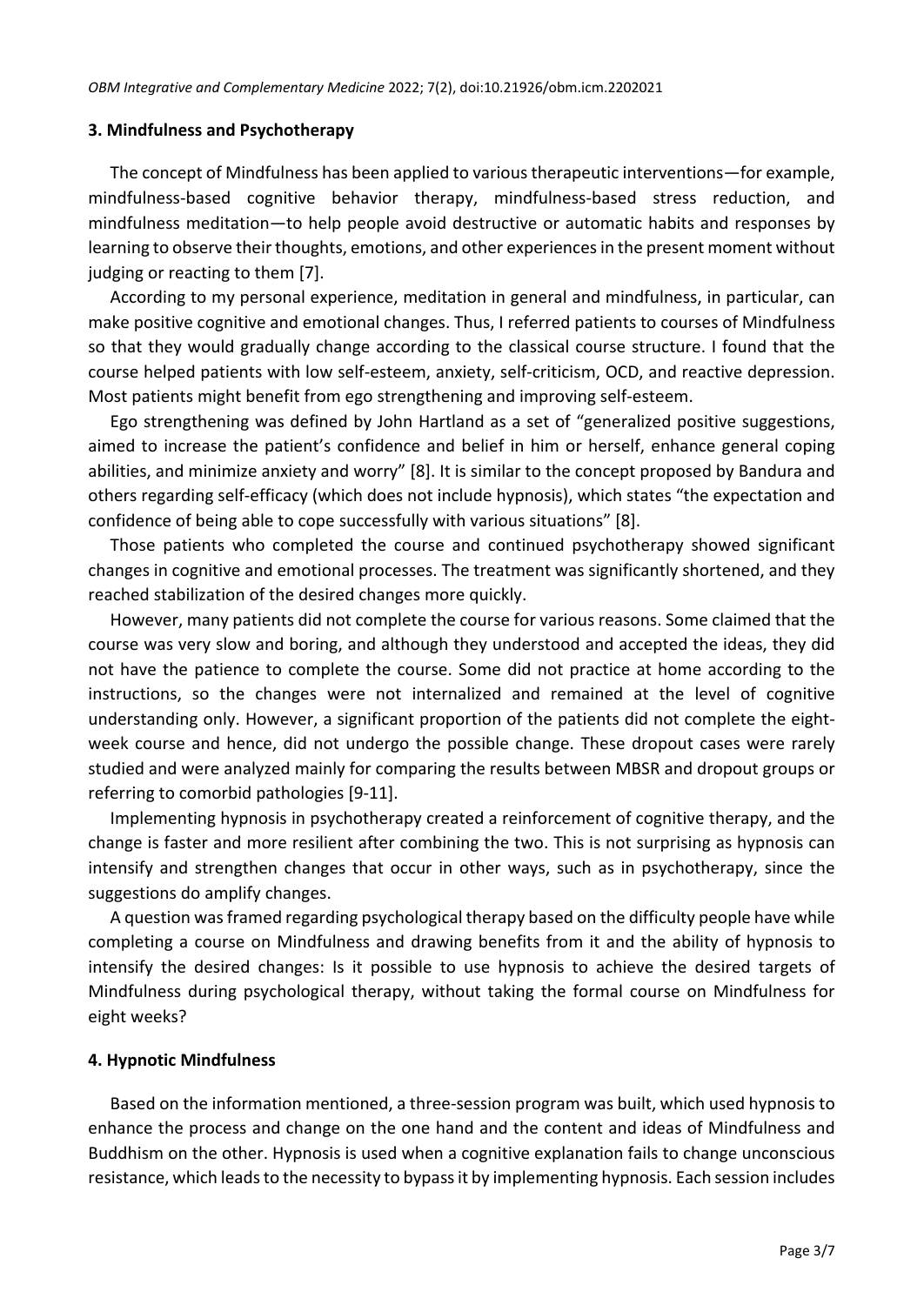a part of "psychoeducation", which consists of cognitive explanation and practice. The patient receives a prerecorded Mindful-Hypnotic script and is encouraged to practice it daily.

The intervals between sessions are determined by the pace of practice and the changes generated. Thus, weekly meetings, biweekly sessions, or even monthly meetings can be conducted.

The first session starts with psychoeducation (see details in appendix 1). In the session, the psychological foundations of Buddhism are explained, the importance of positive non-judgmental thinking is emphasized, and Alfred Adler's EIERC is presented.

## *4.1 In Vivo Practice: Mindfulness Meditation*

- Sit and relax the shoulders, neck, and eyes.
- Take three long and deep breaths, and then let the breath determine its rhythm.
- Focus on breathing, experiencing the sensations of breathing:
	- o Cool air enters in nostrils, and warm air exits the nostrils.
	- o Focus on exhaling; discover that the body inhales on its own.
	- o Focus on the gap between exhalation and inhalation.
- Expand our awareness from breathing to all physical sensations:
	- o From the top of the head and the face, the neck, down to the legs.
	- $\circ$  Do not imagine the physical sensation, but recognize and identify them: heat, cold, heaviness, stress, movement, tingling, itching, etc.
	- o Identify numb areas.
	- o Identify areas with unnamed sensation and identification.
- Identify moments when there is an urge to do something, think about something, remember something, let it go, and get back to the body.
- Pay attention to the surrounding: sound, light and color, smell, flavor, etc.

At the end of the session, prerecorded audio is given to the patients, encouraging them to practice it daily (Appendix 1: Mindfulness meditation - body scanning).

The second session starts with debriefing the previous session and practicing between sessions. The title of this session is: accepting what is.

Psychoeducation (see details in appendix 2):

After explaining the source of human suffering according to Buddhism, a possible solution is presented.

## *4.2 In Vivo Practice*

- Ego strengthening
- Self-acceptance
- Relying on inner unconscious resources

At the end of the session, prerecorded audio is given to the patients, encouraging them to practice it daily (Appendix 2: Mindfulness self-acceptance and ego strengthening).

The third session starts with debriefing the previous session and practicing between sessions. The title of this session is positive psychology and hypnosis.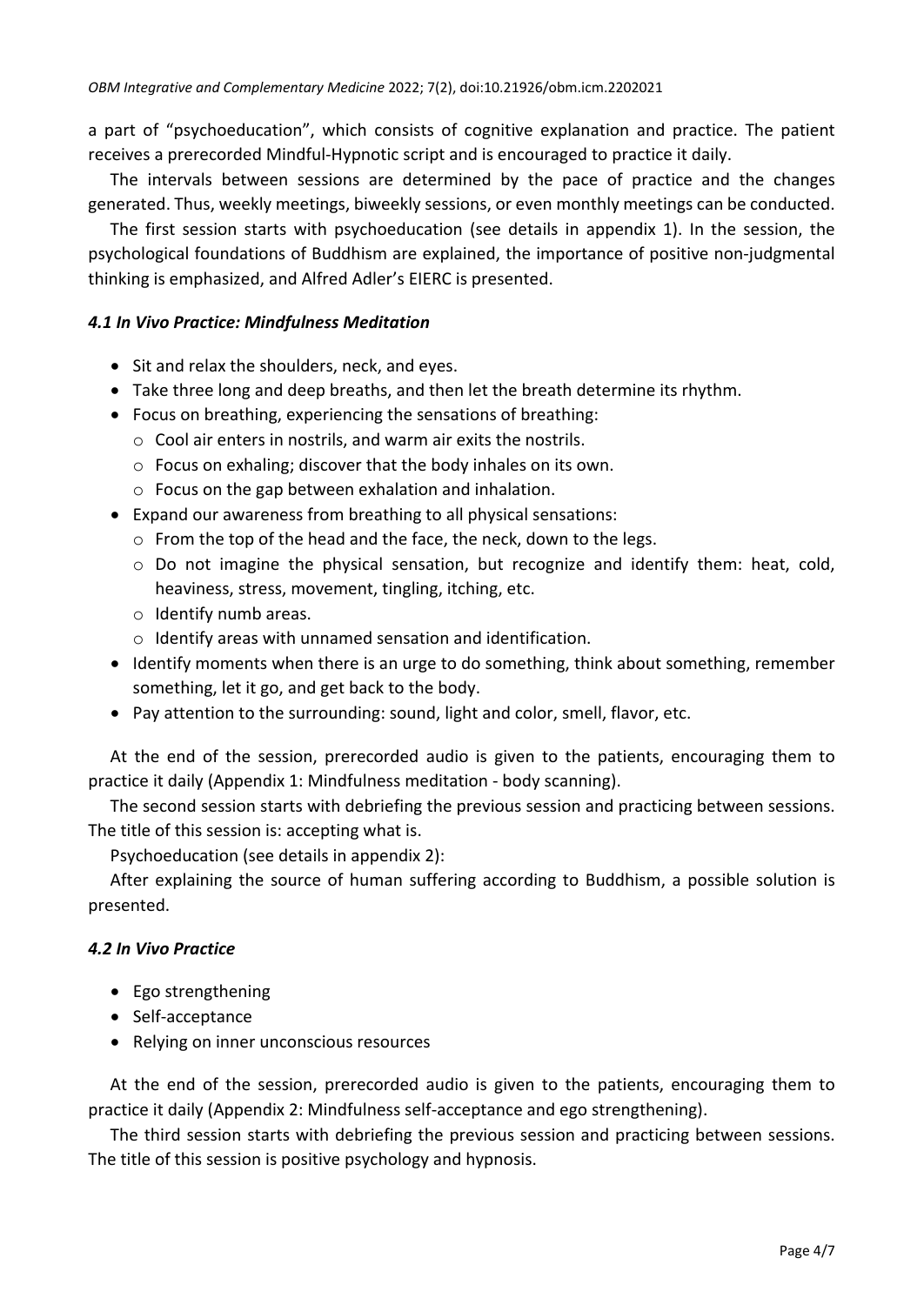## *4.3 Psychoeducation*

Here proceed from non-judgmental to positive thinking, using daily examples, and enhancing gratitude.

## *4.4 In Vivo Practice*

Love kindness and think of a time when you wanted to wish someone good. Focus on that emotion, and wish all living things well by repeating the following sentences over and over again. For example: may all living things (beings) be healthy, feel good, feel calm, and feel safe.

At the end of the session, prescribe homework:

- Write letters of gratitude.
- Write about things that you are thankful for because they exist in your life, and maybe maintain a daily diary.
- Remember moments of kindness, both receiving and giving
- Initiate thank you visits to the people you want to thank
- Practice self-talk of gratitude

At the end of the session, prerecorded audio is played to the patients, encouraging them to practice the tasks daily (Appendix 3: Metta meditation: loving kindness).

Patients completing these three sessions report feeling less anxious, lower self-criticism, and higher self-esteem.

## **5. An Example**

A 50-year-old woman, married and a mother of four children, was referred by a psychiatrist to undergo CBT treatment for reactive depression and anxiety. During the first meeting, she described herself and her family as anxious. She was on the verge of OCD, had a hospitalized bipolar father, and previously dynamic-oriented treatments over the years did not show significant improvement. She asked for help with the aid of hypnosis. She was suffering from depression, decreased appetite and weight, and OCD.

In the first session, hypnosis was explained to her, and she practiced breathing-based relaxation. In the second session, relaxation was used as an induction. After putting her in a hypnotic state, I suggested that she separate the conscious and the unconscious. The ego was strengthened based on this separation, i.e., believing and trusting the unconscious, which is a guide in life and decision making [\(https://www.erickson-foundation.org/dr-ericksons-perspective-on-mind-body](https://www.erickson-foundation.org/dr-ericksons-perspective-on-mind-body-interconnections/)[interconnections/\)](https://www.erickson-foundation.org/dr-ericksons-perspective-on-mind-body-interconnections/). As she described herself as a pleaser, we ended the session with a future progression of freedom from others' expectations . The session was recorded for home practicing.

In hypnosis debriefing, she said that she did not feel completely free, maintained alertness and control, and remarked that she should practice the recorded session at home.

Since she went abroad for three weeks, we scheduled the next session a month later.

In the second session, she described a chest tightness that felt like steel chains. While she was in the hypnotic state, we used metaphoric scissors to cut them and then used a magnet to remove them. After that, she began to feel physical and mental ease and relaxed.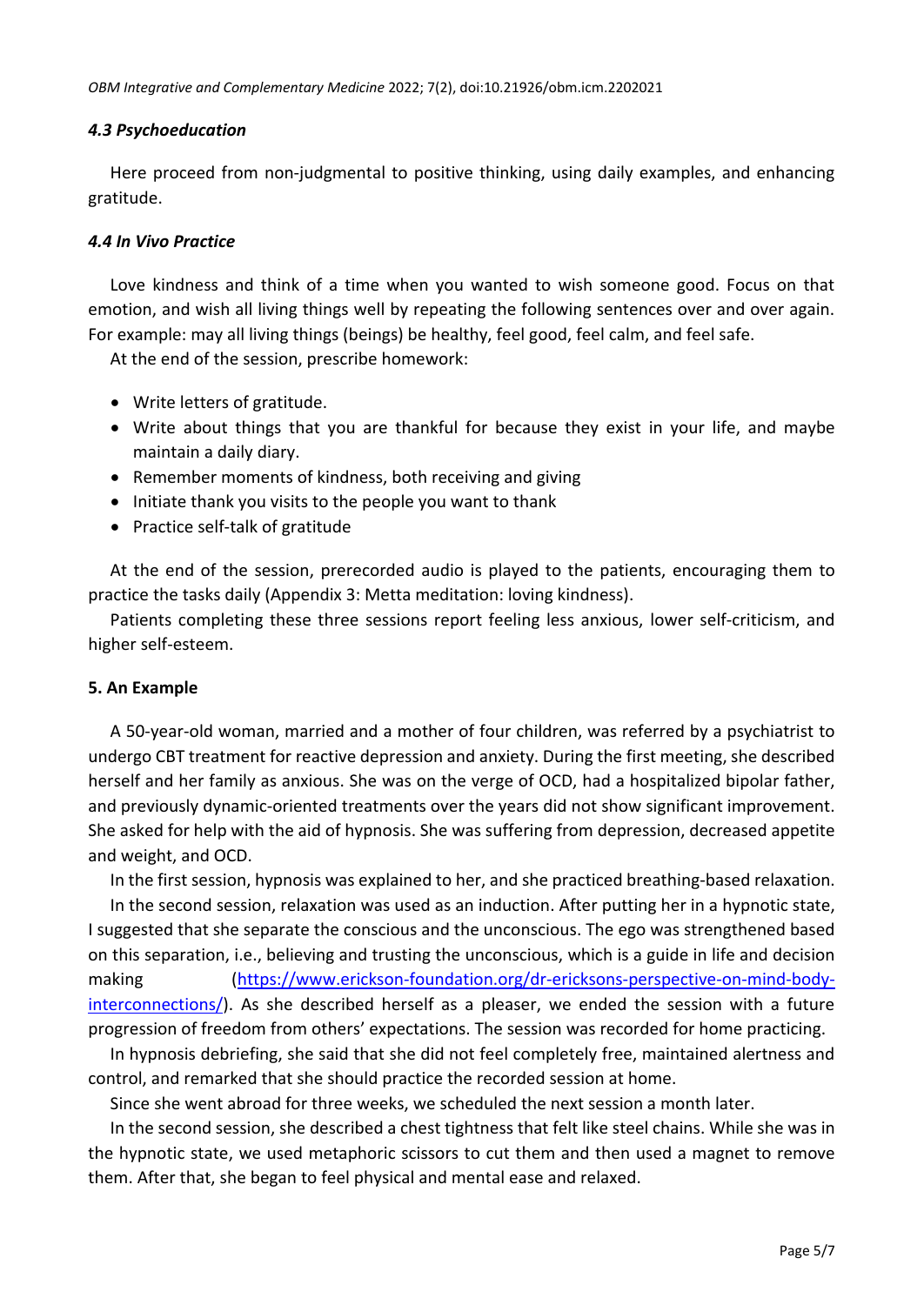After the hypnotic part of the therapeutic session, I realized that the desired changes were not sufficient, so I decided to introduce the idea of mindfulness and suggested that she should take the three sessions.

In the third meeting, we started the first "Hypnotic Mindfulness". After hypnosis, she explained that there were still doubts and resistance and rationalization; nevertheless, she began to apply the ideas in her daily life.

In the fourth meeting, we started the second "Hypnotic Mindfulness", and although she could feel an improvement, she continued to resist and express doubts.

In the fifth meeting, she stopped resisting the ideas and the process, recognized changes in her thinking style toward less judgmental thoughts and better feelings, and felt that she internalized things and accepted them. We conducted the third "Hypnotic Mindfulness", after which she asked for a break from therapy to let things seep in.

The fifth meeting was our last one, and in these three years, she has not required therapy. After 30 months, the patient reported feeling good in a follow-up session over the telephone. She practiced meditation which was different from the meditation style taught during therapy.

# **6. Conclusions**

Integration of mindfulness into psychotherapy using hypnosis helps to induce positive desired therapeutic changes more quickly, overcoming one of the disadvantages of the MBSR course, i.e., a long duration (eight weeks). Hypnosis can help patients to adopt positive thinking and selfacceptance without the requirement of the therapist to be a Mindfulness instructor. There is no need to formally adopt the Buddhist philosophy to undergo this method of therapy.

## **Author Contributions**

The author did all the research work of this study.

## **Competing Interests**

The author has declared that no competing interests exist.

## **Additional Materials**

The following additional materials are uploaded at the page of this paper.

# 1. Appendixes.

## **References**

- 1. Kabat Zinn J. Mindfulness. Mindfulness. 2015: 6: 1481-1483
- 2. Sommers Spijkerman M, Austin J, Bohlmeijer E, Pots W. New evidence in the booming field of online mindfulness: An updated meta-analysis of randomized controlled trials. JMIR Mentl Health. 2021; 8: e28168.
- 3. Moore C. What is mindfulness? Definition + benefits [Internet]. Positive Psychology; 2021 [cited date 2022 January 12]. Available from: [https://positivepsychology.com/what-is-mindfulness/.](https://positivepsychology.com/what-is-mindfulness/)